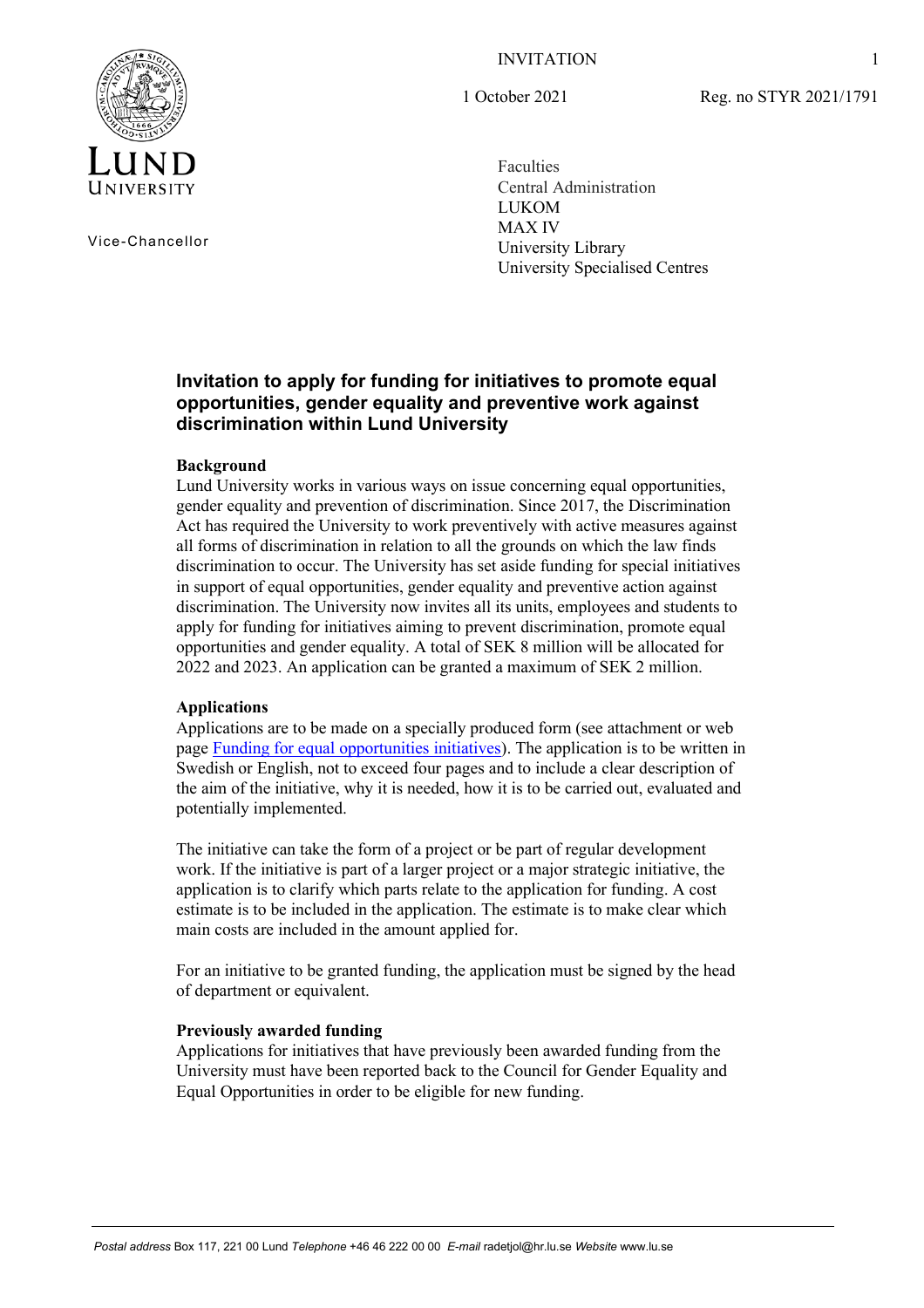#### **Collaborations welcome**

The University particularly welcomes applications that comprise collaborations across organizational boundaries, such as between departments or faculties, but also with student organizations or other networks within Lund University. Student organizations are welcome as co-applicants together with a collaboration partner within Lund University (a faculty, a department or equivalent) that can provide the cost center and accounting. Since Lund University is a public authority, funding can only be paid out to cost centers within the organization.

#### **Processing and decision**

Applications are processed by the Council for Gender Equality and Equal Opportunities on the basis of the initiative's aim, relevance, implementation and evaluation (see assessment criteria in the attachment), prior to a vice-chancellor's decision on the allocation of funding. The applicants that are granted funding are to report back according to the instructions provided together with the decision.

#### **Application deadline**

The application deadline is **31 January 2022**. Decisions on awarded grants will be taken in April/May 2022. Send any questions about applying to **[radetjol@hr.lu.se](mailto:radetjol@hr.lu.se)**.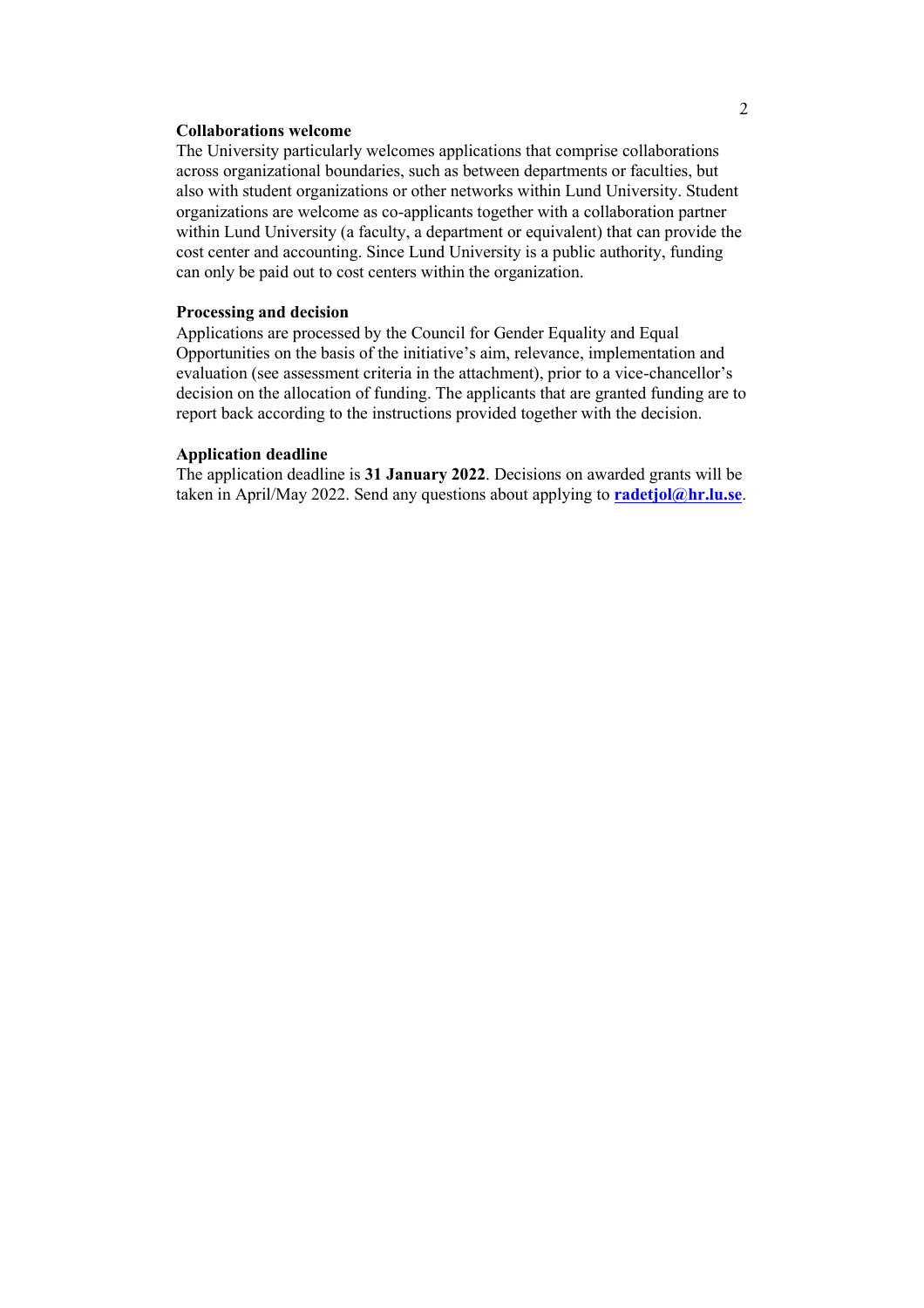#### **Assessment criteria**

|                               | <b>Excellent</b> | <b>Medium</b> | Weak           | <b>Comments</b>          |
|-------------------------------|------------------|---------------|----------------|--------------------------|
|                               | (very strong     | (strong)      | (less strong)  | What is                  |
|                               | application      | application   | application    | excellent/good/weak.     |
|                               | with             | with slight   | with one major | <b>Concrete examples</b> |
|                               | negligible       | weaknesses)   | or several     |                          |
|                               | weaknesses)      |               | minor          |                          |
|                               |                  |               | weaknesses)    |                          |
| Aim                           |                  |               |                |                          |
| The application has a clearly |                  |               |                |                          |
| formulated aim.               |                  |               |                |                          |
|                               |                  |               |                |                          |
| Relevance                     |                  |               |                |                          |
| The application clearly       |                  |               |                |                          |
| describes the problem or      |                  |               |                |                          |
| challenge that the initiative |                  |               |                |                          |
| intends to address.           |                  |               |                |                          |
| The application clearly       |                  |               |                |                          |
| describes how the initiative  |                  |               |                |                          |
| in general relates to equal   |                  |               |                |                          |
| opportunities, gender         |                  |               |                |                          |
| equality and preventive       |                  |               |                |                          |
| work against discrimination.  |                  |               |                |                          |
| The application clearly       |                  |               |                |                          |
| describes how the initiative  |                  |               |                |                          |
| specifically relates to the   |                  |               |                |                          |
| relevant organization's       |                  |               |                |                          |
| overall work on equal         |                  |               |                |                          |
| opportunities, gender         |                  |               |                |                          |
| equality and preventive       |                  |               |                |                          |
| work against discrimination.  |                  |               |                |                          |
| Implementation                |                  |               |                |                          |
| The application clearly       |                  |               |                |                          |
| describes the intended target |                  |               |                |                          |
| group for the initiative.     |                  |               |                |                          |
| The application clearly       |                  |               |                |                          |
| describes what is to be done  |                  |               |                |                          |
| within the framework of the   |                  |               |                |                          |
| initiative.                   |                  |               |                |                          |
| The application clearly       |                  |               |                |                          |
| describes who is to carry out |                  |               |                |                          |
| the actions within the        |                  |               |                |                          |
| framework of the initiative.  |                  |               |                |                          |
| The application includes a    |                  |               |                |                          |
| clear cost estimate.          |                  |               |                |                          |
| The application's timetable   |                  |               |                |                          |
| is clear and realistic.       |                  |               |                |                          |